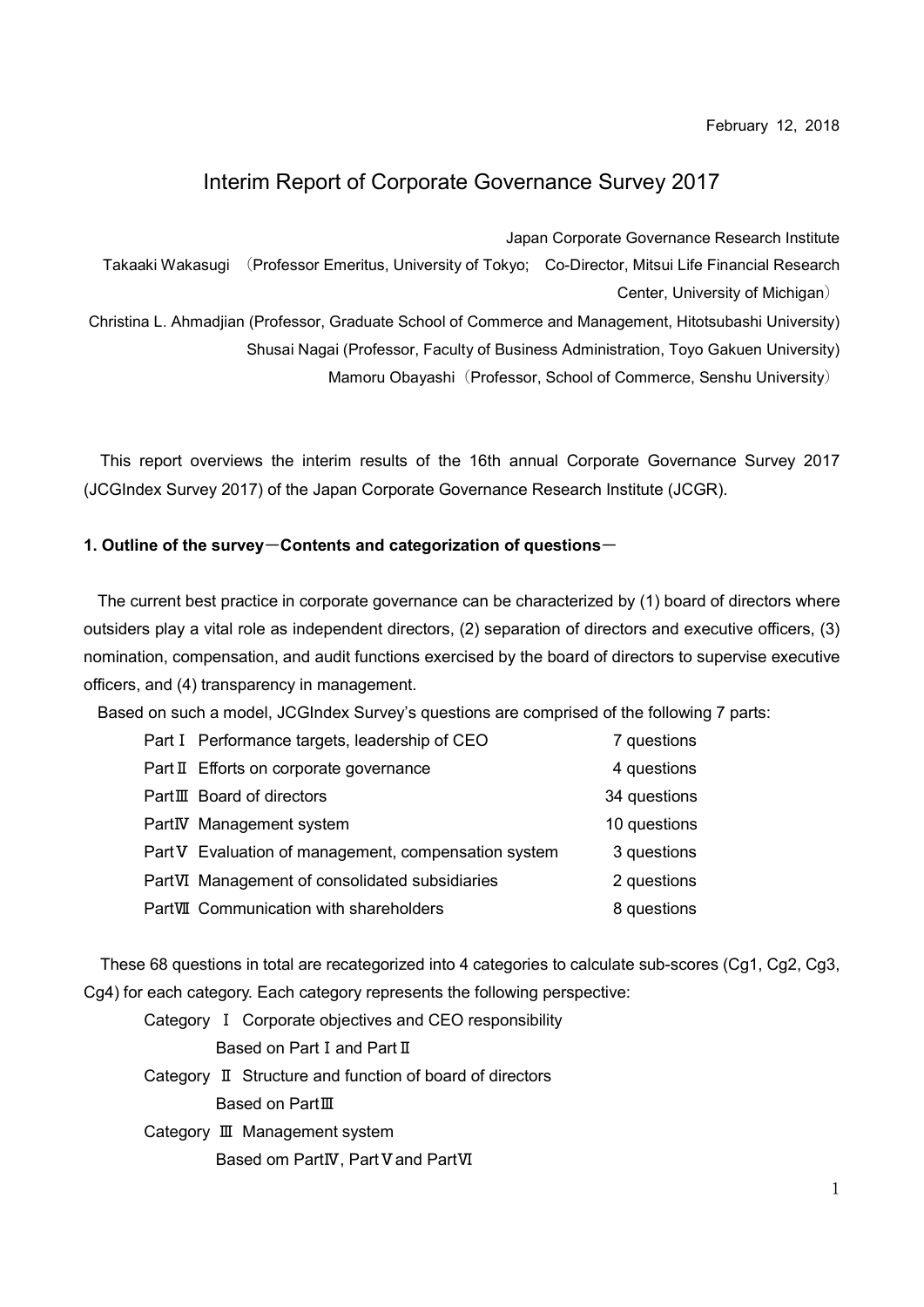# Category Ⅳ Transparency and communication to shareholders Based on PartⅦ

### 2. Meaning of the Categories

Categories Ⅰ and Ⅱ are related to corporate governance system, and Ⅲ and Ⅳ are about corporate management system. Although it is possible to value the corporate governance through Categories Ⅰ and Ⅱ alone, Categories Ⅲ and Ⅳ are incorporated into JCGIndex, based on the belief that good management system is established under the good governance system.

### 3. Number of companies that responded to the survey

In December 2017, we surveyed all companies listed on the First Section of the Tokyo Stock Exchange (2,053, as of December 18, 2017), of which 149 have responded to the survey as of today. We are grateful to all companies that responded to this survey.

### 4. Interim results of JCGIndex and Category scores

We calculated the JCGIndex and its category scores for the 82 companies that had responded to the Survey by the deadline.

Below is the comparison of this year's category scores and the JCGIndex to those in the previous year.

| Category        |                                              | Weight<br>(A) | Mean<br>(B) | Achievement |
|-----------------|----------------------------------------------|---------------|-------------|-------------|
|                 |                                              |               |             | rate        |
|                 |                                              |               |             | (B) / (A)   |
|                 | objectives<br><b>CEO</b><br>Corporate<br>and | 22            | 9.9         | 44.9%       |
|                 | responsibility                               | (22)          | (9.6)       | $(43.6\%)$  |
| $\mathbf{I}$    | Structure and function of board of           | 42            | 18.8        | 44.8%       |
|                 | directors                                    | (42)          | (18.6)      | $(44.3\%)$  |
| Ш               | Management system                            | 28            | 18.4        | 65.6%       |
|                 |                                              | (28)          | (18.0)      | $(64.3\%)$  |
| IV              | Transparency and communication to            | 8             | 5.6         | 70.0%       |
|                 | shareholders                                 | (8)           | (5.2)       | $(65.0\%)$  |
| <b>JCGIndex</b> |                                              | 100           | 52.6        | 52.6%       |
|                 |                                              | (100)         | (51.4)      | $(51.4\%)$  |

### Category scores and achievement rates

\*Results in 2016 are in parentheses.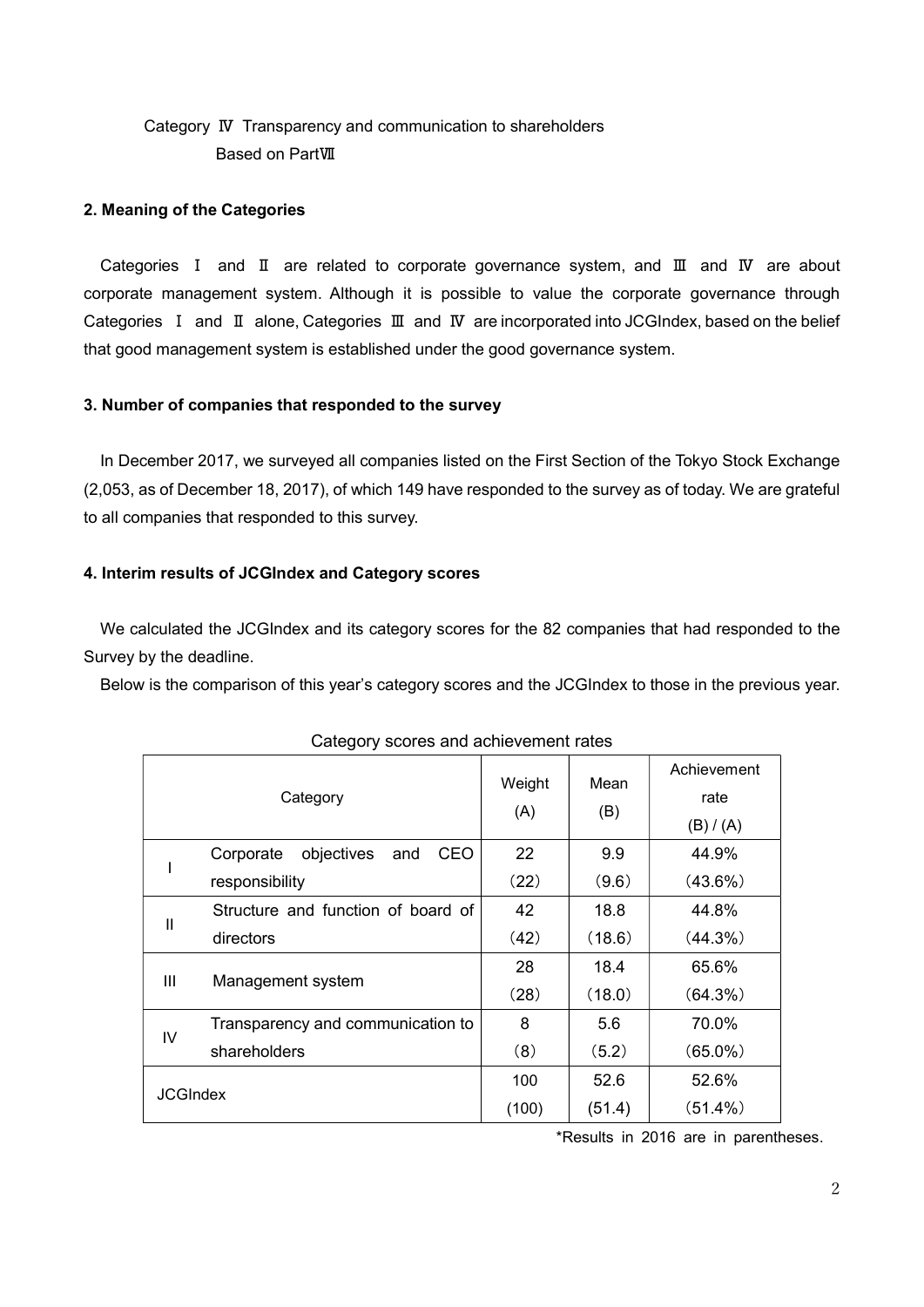## 5. The Distribution of JCGIndex and category scores



(1) JCGIndex

## (2) Category Ⅰ (CG1)

## Corporate objectives and CEO responsibility

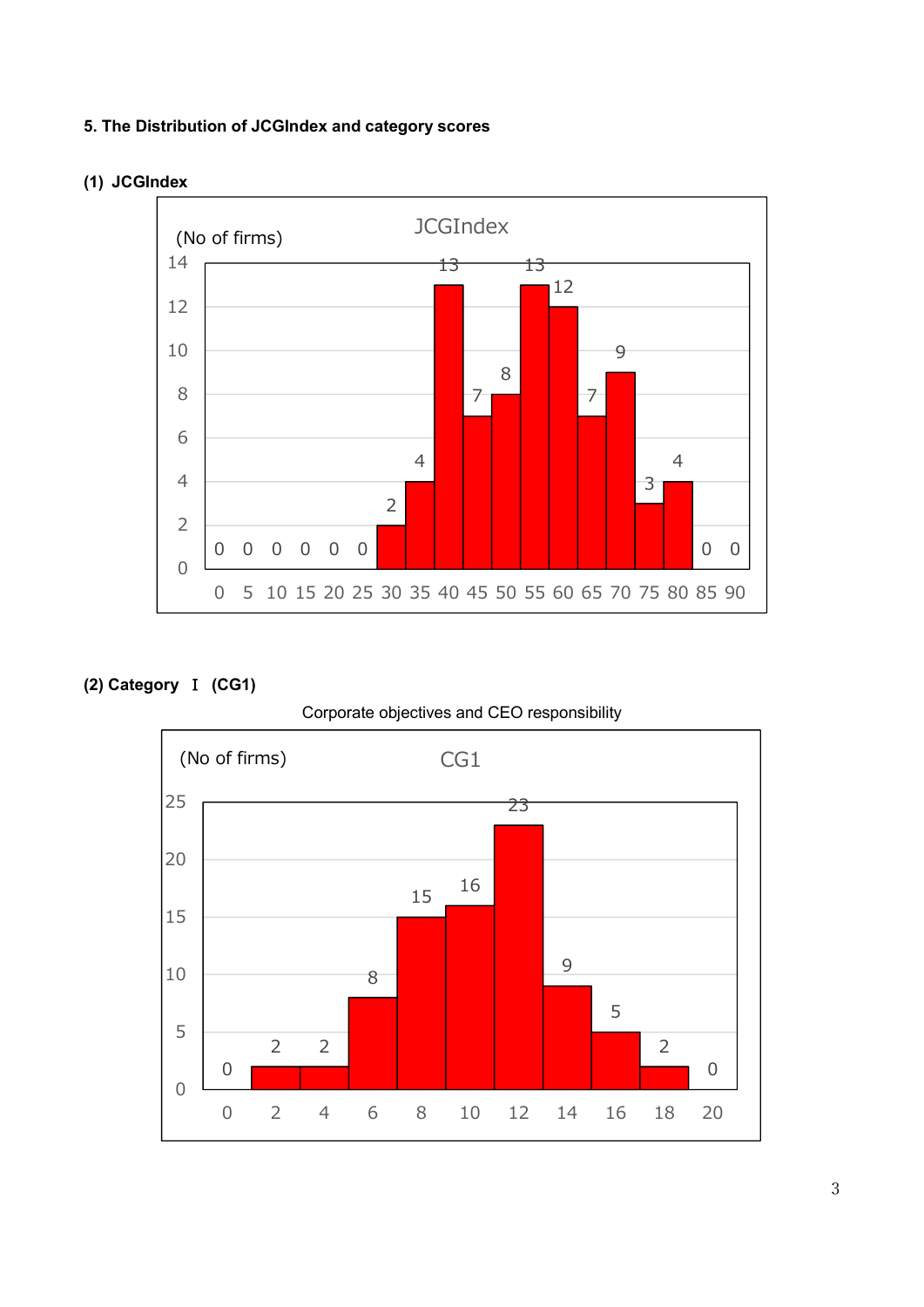# (3) Category Ⅱ (CG2)



Structure and function of board of directors

(4) Category Ⅲ (CG3)

Management system 0 0 0 0 0 0 6 - 1 - 1 - 1 - 1 - 1 3<br>
3<br>
25 30 35 40<br>
<br>
3<br>
0<br>
25 30 35 40<br>
<br>
17<br>
14 14 13<br>
1<br>
10  $\overline{0}$   $\overline{1}$   $\overline{1}$  $1 \mid \cdot \cdot \cdot \cdot$  $\overline{0}$   $\overline{0}$   $\overline{0}$   $\overline{0}$   $\overline{0}$   $\overline{0}$   $\overline{0}$   $\overline{0}$   $\overline{0}$   $\overline{0}$   $\overline{0}$   $\overline{0}$   $\overline{0}$   $\overline{0}$   $\overline{0}$   $\overline{0}$   $\overline{0}$   $\overline{0}$   $\overline{0}$   $\overline{0}$   $\overline{0}$   $\overline{0}$   $\overline{0}$   $\overline{0}$   $\overline{$  0 2 4 6 8 10 12 14 16 18 20 22 24 26 28 (No of firms) CG3